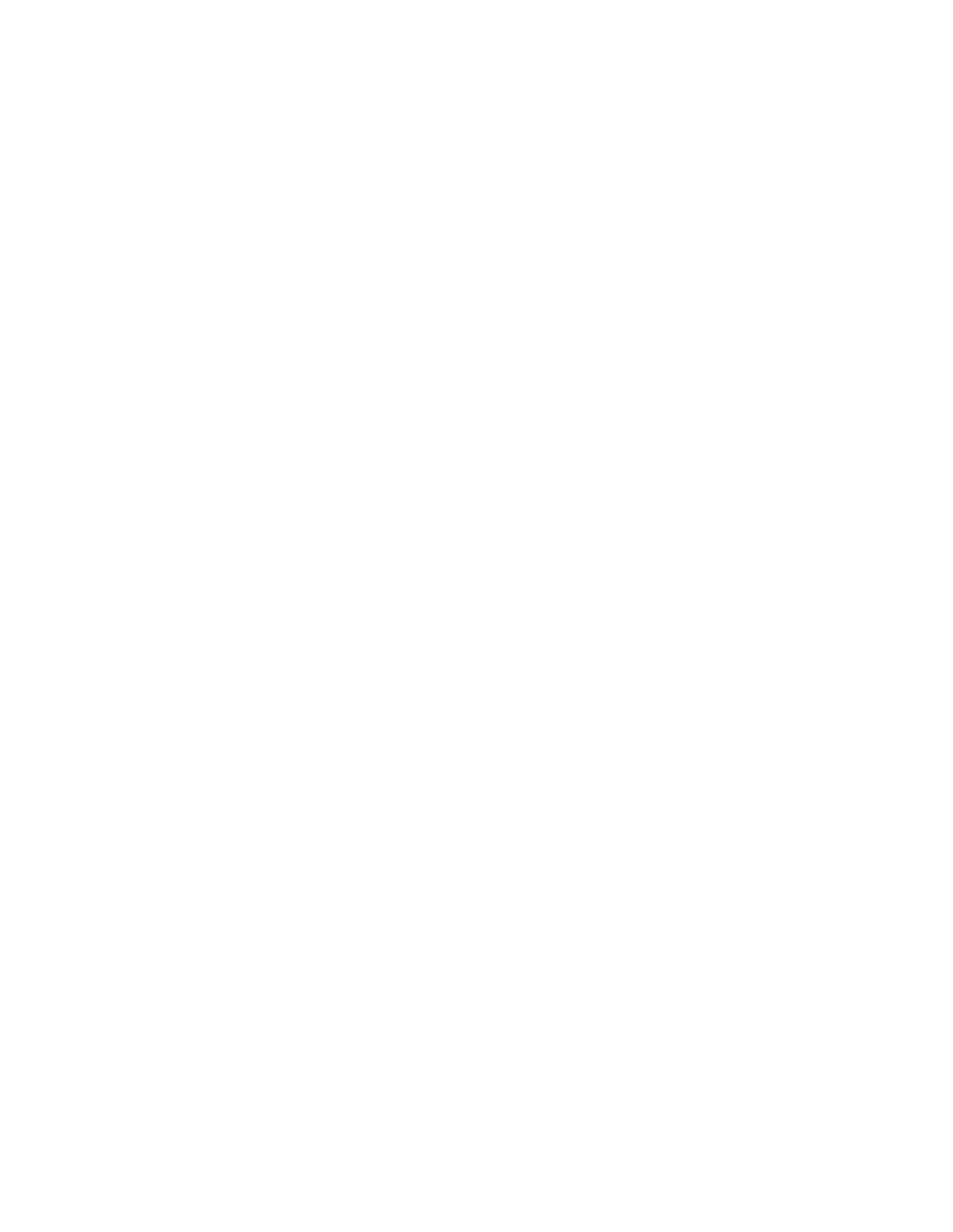#### **INTERGOVERNMENTAL GROUP OF TWENTY-FOUR ON INTERNATIONAL MONETARY AFFAIRS AND DEVELOPMENT**

# **COMMUNIQUÉ APRIL 19, 2012**

1. We the Intergovernmental Group of Twenty-Four on International Monetary Affairs and Development held our eighty-seventh meeting in Washington D.C. on April 19, 2012. Mr. Pranab Mukherjee, Minister of Finance of India was in the Chair, with Mr. Alfonso Guerra, Director of International Affairs of the Bank of Mexico as First Vice-Chair and Mr. Mohamed Salem, Minister of Communications and Information Technology of Egypt as Second Vice-Chair.

## **Actions to Secure Global Economic Recovery**

2. Despite some recent improvement, we remain concerned about the fragility of the global economic recovery. Recent policy actions have reduced immediate threats arising from the Euro area crisis but downside risks remain high, including from possible renewed tensions in the Euro area and from high and volatile oil prices. The pace of global growth remains subdued and uncertain, with adverse impact on growth in many emerging markets and developing countries (EMDCs). We believe that immediate and concerted actions are needed to restore confidence and boost global growth through mutually consistent policies and taking into account spillovers.

3. We call on advanced economies (AEs) to follow through on actions to restore stability and to implement credible and sustainable fiscal adjustment programs as needed to strengthen confidence in debt sustainability without unduly depressing domestic demand and for more vigorous structural reforms and conducive macroeconomic policies to boost global growth. We also ask for a better policy mix to curb negative spillovers in the form of volatile capital flows and commodity prices. We call for careful monitoring of the deleveraging by Euro area banks to ensure that it does not have an adverse impact on the availability of finance for EMDCs, including for trade and infrastructure.

4. We are committed to supporting strong, inclusive, sustainable and equitable growth thereby contributing to the global recovery. We will focus on job creation and on effective and affordable social safety nets that protect the poor and the vulnerable. We are deeply concerned about the drop in ODA flows and call for the timely and full delivery of aid commitments to support low income countries to realize their full economic potential and sustain progress towards the Millennium Development Goals (MDGs).

5. We take note of the ongoing work on a comprehensive, balanced and flexible approach to the management of capital flows. We have strong reservations on the integrated approach proposed by IMF staff and insist that it should not result directly or indirectly in new obligations on members. Policy makers must have the flexibility and discretion to adopt policies that they consider to be appropriate and effective to mitigate risks associated with large and volatile capital flows. Capital flow management measures should be seen as an integral part of the macroprudential toolkit. The Euro area crisis has also highlighted the need for further study of sovereign debt restructuring mechanisms.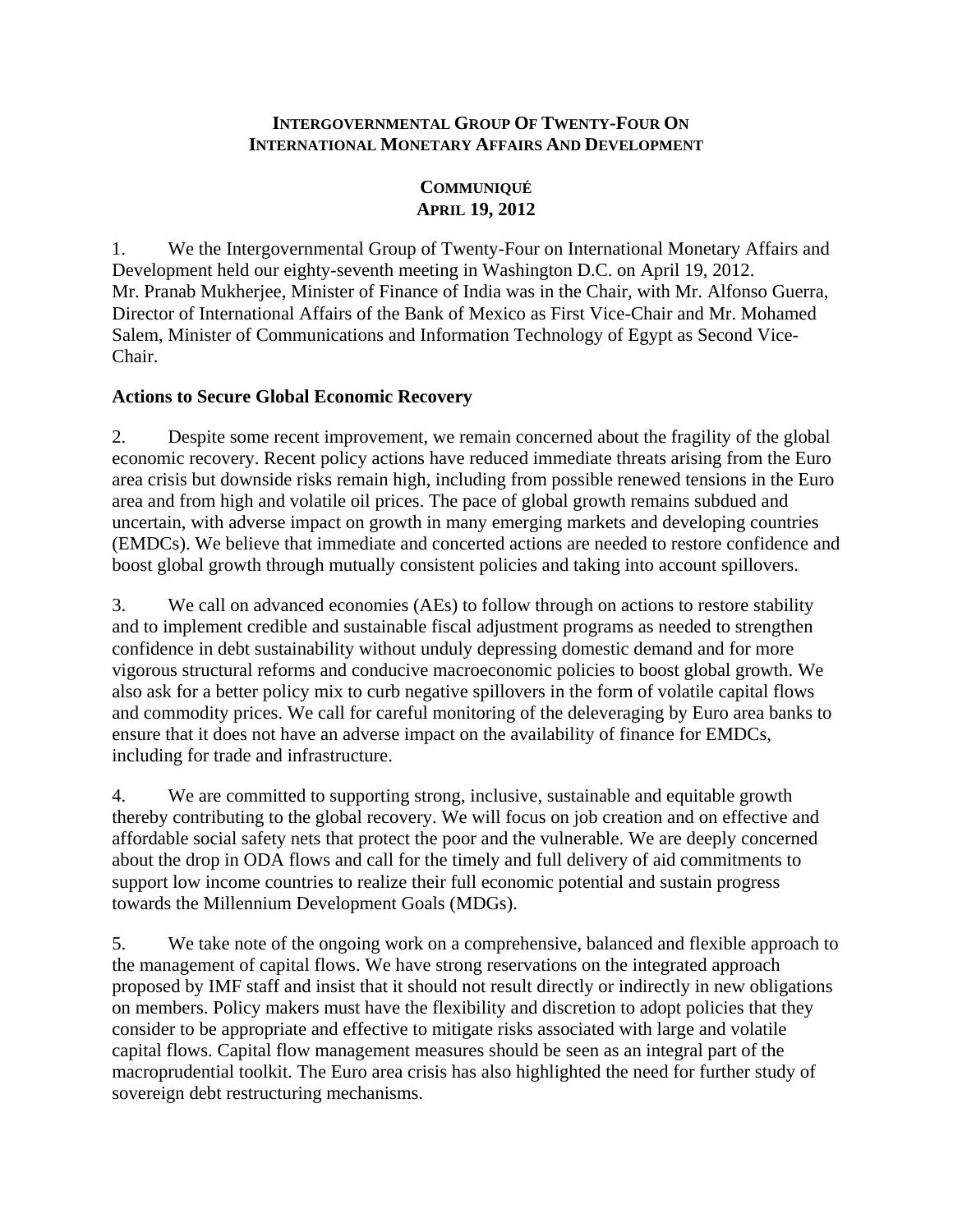6. We call for action to mitigate excess volatility in commodity prices, both for food and energy, which is undermining growth prospects and adversely affecting the poor and vulnerable. Such actions should include better regulation of commodity derivative markets and concerted steps to enhance food and energy security, especially in low income countries. Careful attention must be given to smoothing out the effects of price increases on the economy and on protecting the vulnerable.

## **Role and Reform of the International Financial Institutions (IFIs)**

7. We reiterate the utmost importance of meeting the forward looking commitments on IMF quota and governance reform on a full and timely basis, as agreed by the Board of Governors of the IMF. This includes the comprehensive review of the quota formula by January 2013 and the completion of the Fifteenth General Review of Quotas by January 2014. We believe that the ultimate goal must be to better reflect the growing role of EMDCs as a whole in the global economy, while enhancing the voice and representation of the poor, small and vulnerable states. The reformed formula should lead to an increase in the calculated and actual quota shares of dynamic EMDCs in line with their relative positions in the world economy, and must not come at the expense of other EMDCs. We call on members to implement the 2010 IMF quota and governance reforms by the Annual Meetings of October 2012. We ask that the realignment of the Board result in an increase in the number of chairs held by EMDCs. We call for a third chair for sub-Saharan Africa but this must be in place of a chair held by an advanced country.

8. We take note of the range of proposals to enhance, better integrate and balance the IMF's bilateral and multilateral surveillance activities. We support the goal of strengthening the ability of the IMF to identify systemic risks wherever they may lie, but underscore that the effectiveness and traction of IMF surveillance will depend on the quality and even-handedness of its analytical work and advice, the trust between the Fund and its members and on further progress on governance reforms, taking into consideration the recommendations of the IEO report.

9. We welcome ongoing efforts to ensure that the IMF has the necessary resources to play its appropriate role in responding to heightened risks in the global economy and to help meet the needs of all members that may be affected, but stress that the efforts to strengthen the IMF's lending capacity must not undermine its character as a quota based institution and must be anchored in a firm commitment to governance reform.

10. We call on the IMF to be prepared in responding to the additional financing needs of low income countries, including in dealing with the impact of the increase in energy prices. The immediate priority is to complete the 2009 financing package in order to enable the IMF to meet expected needs through 2014. We call for increased efforts to mobilize donor support and for an early discussion by the IMF on how to meet longer term financing needs in order to ensure that there is no gap in needed financing

11. We stress the importance of strengthening the flow of development finance to EMDCs to respond to immediate challenges and support longer-term development needs. We are concerned that World Bank lending is projected to decline at this crucial juncture because of constrained financial capacity. We call therefore for new solutions to bolster the financial capacity of the World Bank and IFC including a discussion by the shareholders on the adequacy of their capital.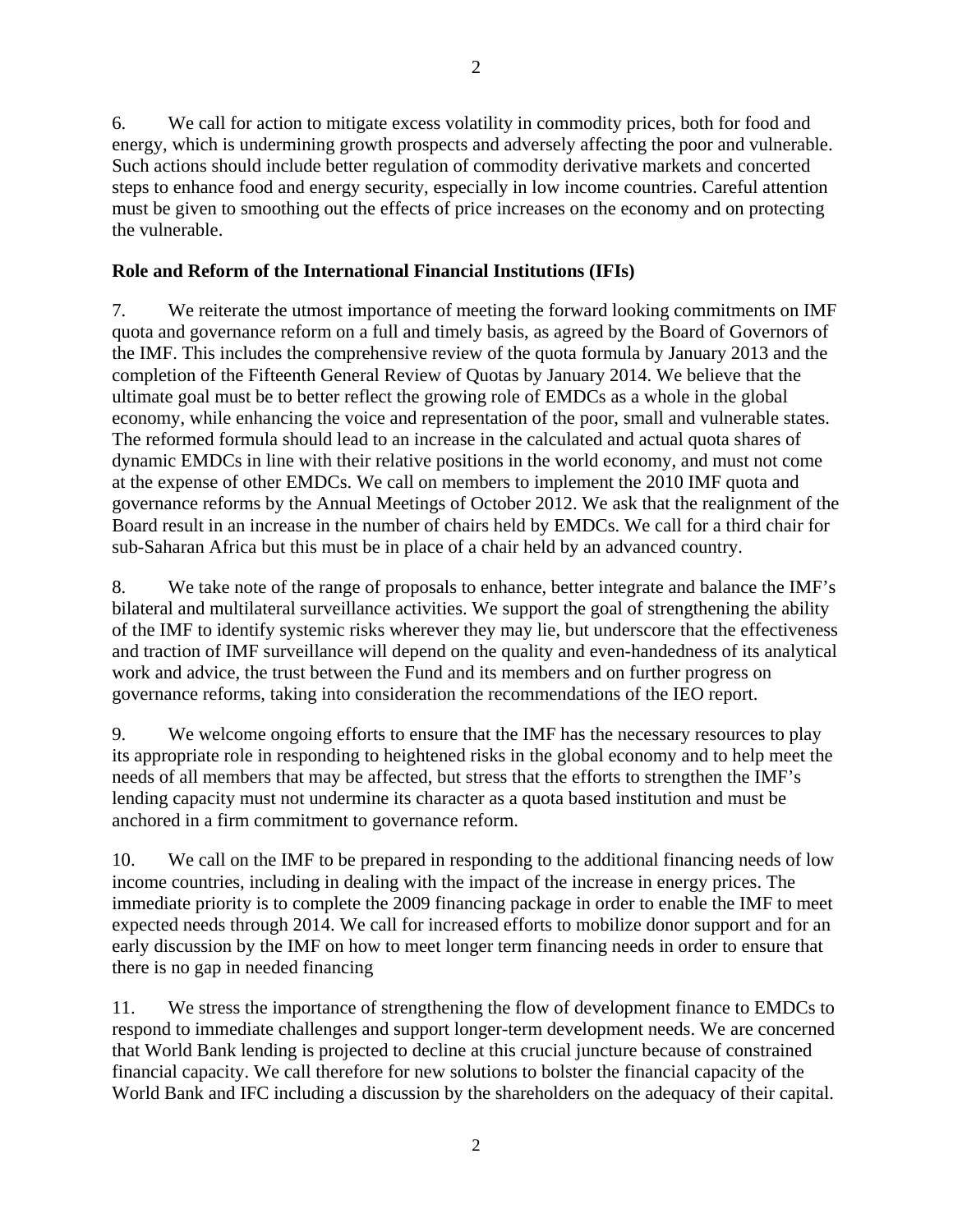We urge the Bank to improve its responsiveness through more flexible and innovative policies and instruments. The recently approved program-for-results instrument is a first step in that direction.

12. We support the Bank's initiative to promote social protection and safety nets in its operations in order to assist countries to design and implement effective social nets. Effective social protection and safety nets are necessary not only during crises but also under normal situations as they enhance productivity and build human capital. We believe that there is considerable scope for South-South learning and call on the Bank to facilitate such knowledge transfer. We welcome the new World Development Report on jobs and look forward to concrete proposals on how to implement its recommendations.

13. We urge the Bank to remain engaged with middle income countries (MICs) and to draw upon MICs' own capacity more meaningfully to produce greater development benefits, particularly in addressing poverty. The Bank should find innovative ways for leveraging its resources and knowledge to achieve these goals including through fostering South-South exchange.

14. We reiterate the importance of the IMF and the World Bank to adequately respond to the developmental needs of Middle East and North Africa (MENA) countries in transition, and call for a scaling up of resources, policy advice and technical assistance essential for addressing the region's enormous economic and development challenges, including high and persistent unemployment.

15. We welcome the commitment of the Bank and more recently of the Fund to give adequate attention to small states, taking due account of their high levels of fragility and vulnerability to natural disasters and economic shocks, as well as constraints linked to their size. We welcome the establishment of a working group of IMF Executive Directors representing small states to give greater visibility to the concerns of these countries. We call for appropriate adjustments and enhancements in financing facilities and policy frameworks to respond to the particular circumstances of small states.

16. We recognize that for the first time in the history of the World Bank there was an open process for the selection of the President that involved a debate on the priorities and the future of the institution. Developing countries presented two outstanding candidates—Ngozi Okonjo-Iweala and José Antonio Ocampo – and we are grateful for their commitment and willingness to bring new ideas and highlight the need for change in the governance of the World Bank. We congratulate Dr. Jim Yong Kim for his selection as President of the Bank and extend our support with the expectation that he will stand by the commitments he made during the run up to his selection. Future selection processes must build on this process, but must be transparent and truly merit-based.

#### **Infrastructure and Sustainable Development**

17. We believe that realizing the growth potential of our economies and meeting our crucial development, inclusion and environmental goals will require a step increase in investment in infrastructure over the next few decades. We anticipate a large financing gap and call on efforts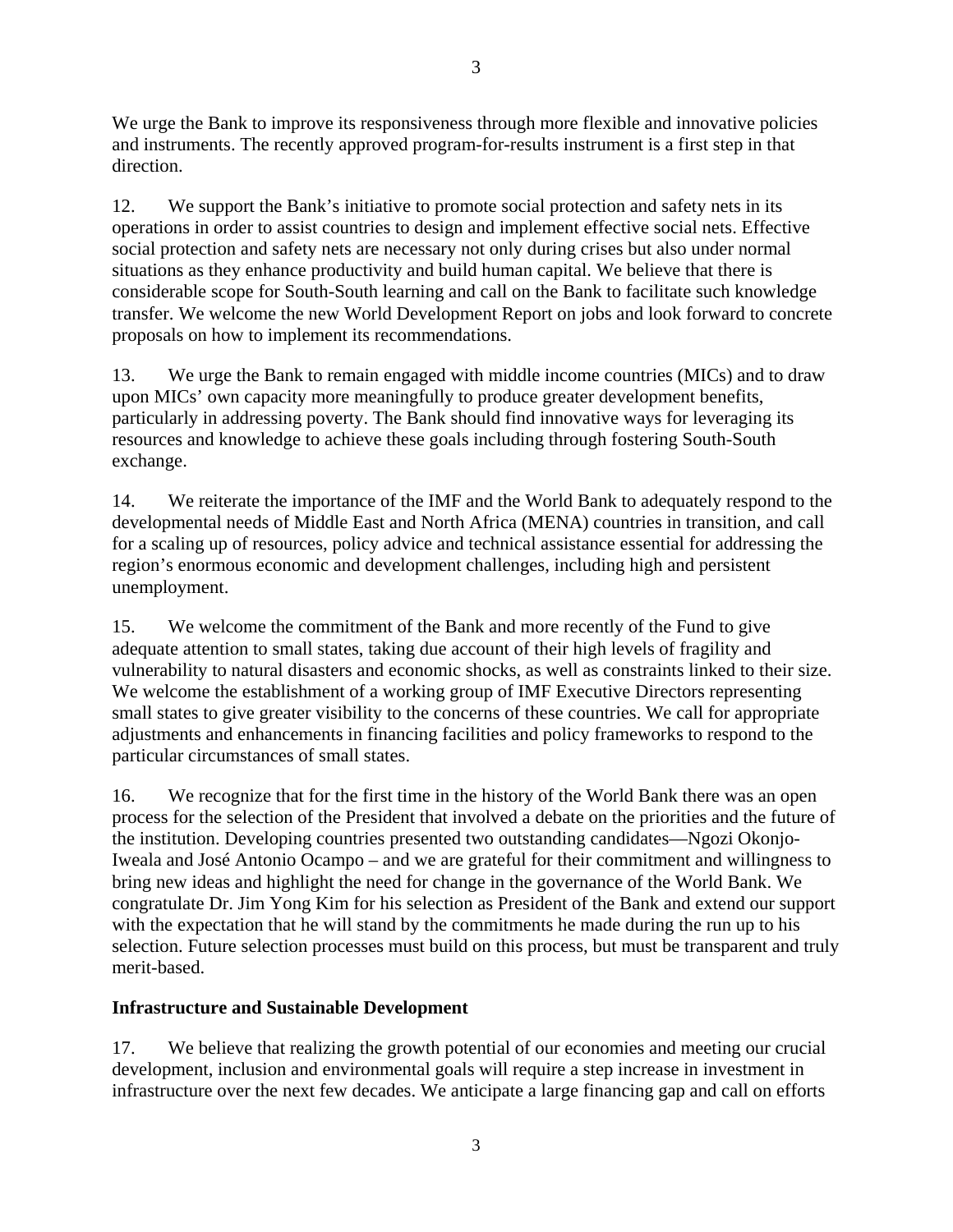to strengthen the existing architecture of global, regional and national institutions. We believe that enhanced public private partnerships can make an important contribution and call on the IFC to support greater private sector involvement. Given the growing pool of savings in EMDCs, we call for enhanced South-South cooperation including through the private sector to channel these savings into stable, predictable and scaled finance to address this looming challenge. We look forward to the outcome of the review called for by BRICS leaders to explore the merits and viability of a development bank for mobilizing resources for infrastructure and sustainable development projects in BRICS and other EMDCs.

18. We look forward to the UN Conference on Sustainable Development (Rio+20) as an important opportunity for the international community to renew its political commitment to supporting the overarching goals of sustainable development, in accordance with the principles and provisions of the Rio Declaration on Environment and Development, including the principle of common but differentiated responsibilities, Agenda 21 and the Johannesburg Plan of Implementation.

## **Other Matters**

19. The next meeting of the G-24 Ministers is expected to take place on October10, 2012 in Tokyo, Japan.